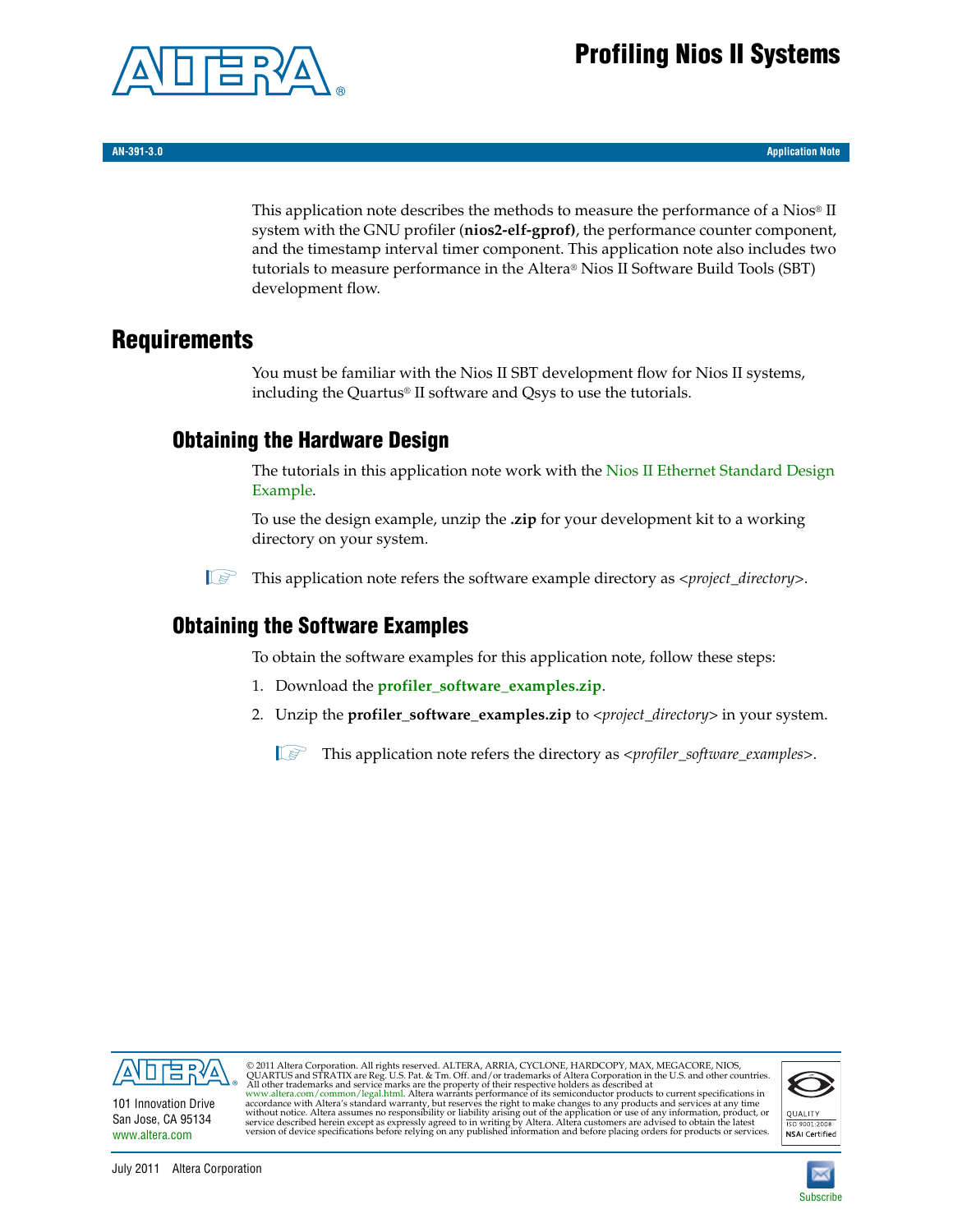## **Tools**

You can use the GNU profiler without making any hardware changes to your Nios II system. This tool directs the compiler to add calls to profiler library functions into your application code.

The performance counter component and the timestamp component are minimally intrusive hardware methods for measuring the performance of a Nios II system. This application note describes and compares the two components. To use these methods, you add the hardware components to your system, and you add macro invocations to your source code to start and stop the components. The hardware components perform the measurements.

Compiler speed optimizations affect functions to widely varying degrees. Compiler size optimizations also affect functions in different ways. These differences impact the cache usage and the resource contention, which can change the relative start times and therefore increase the execution times of functions. For these reasons, you must optimize your code with the -O3 compiler switch, and then perform profiling on the code to gain the most insight on how to improve an application in its final form.

The tutorials use three tools to measure the performance of a Nios II system, as described in the following sections:

- [GNU Profiler](#page-1-0)
- [Altera Performance Counter](#page-2-0)
- [High-Resolution Timer](#page-2-1)

In addition, the program counter trace collection tool is available for some Nios II processors. However, the tutorials do not use this tool.

You use the GNU profiler to identify the areas of code that consume the most CPU time, and a performance counter or a timer component to analyze functional bottlenecks.

#### <span id="page-1-0"></span>**GNU Profiler**

You must make minimal changes to the source code to take measurements for analysis with the GNU profiler. To implement the required changes, follow these steps:

- 1. In the Nios II SBT, enable the GNU profiler in your project by turning on the hal.enable\_gprof and hal.enable\_exit board support package (BSP) settings.
	- $\mathbb{I}$  If you use the Nios II SBT for Eclipse, the software enables hal.enable exit by default.
- 2. Verify that your main() function returns.
	- $\mathbb{I} \ni$  When main() calls return() or terminates, alt\_main() calls exit() as appropriate for profiling. The exit() function runs the BREAK 2 instruction, which causes the profiling data to write to the **gmon.out** on the host computer.
- 3. Rebuild the BSP and the application project.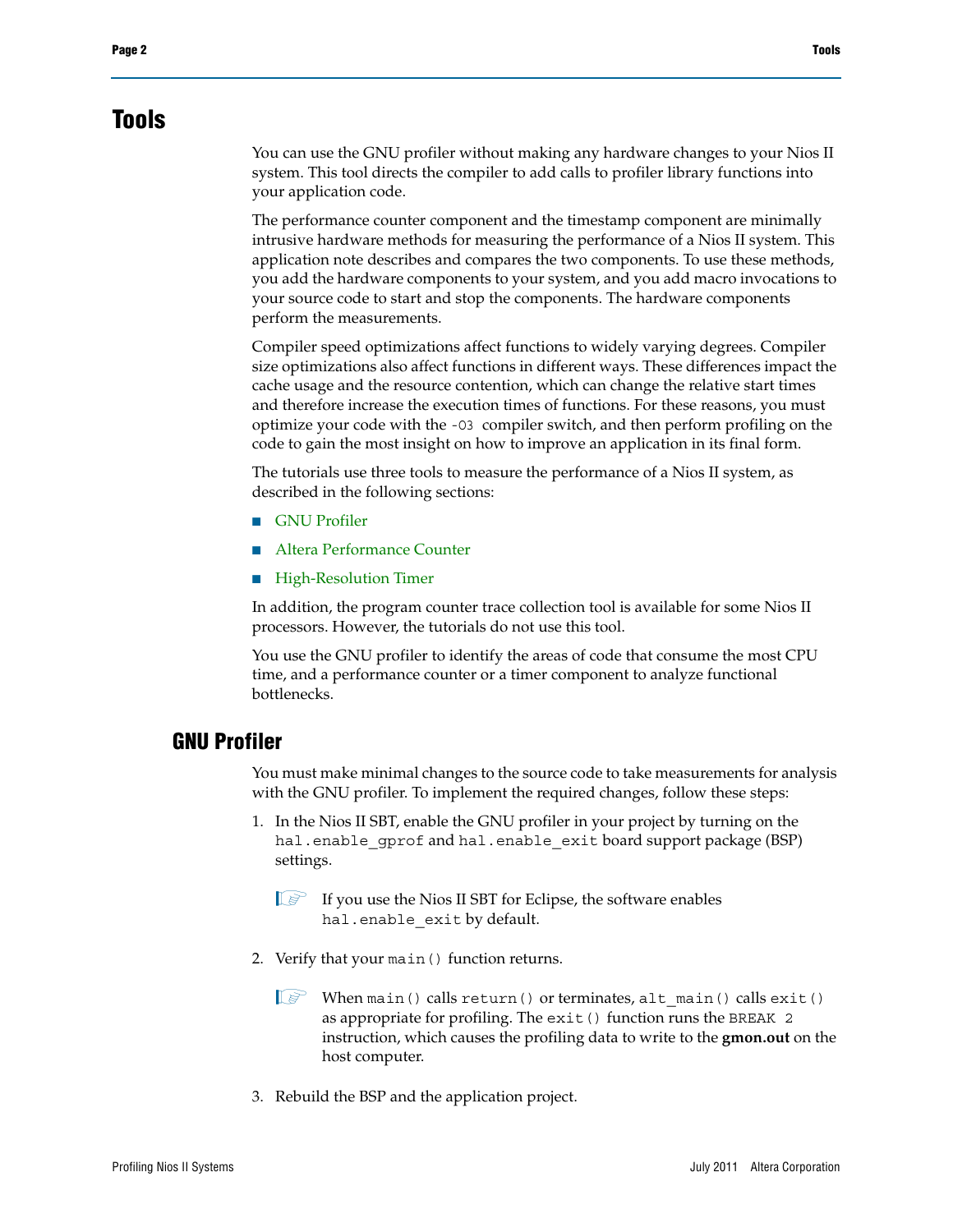#### <span id="page-2-0"></span>**Altera Performance Counter**

A performance counter is a block of counters in the hardware that measures the execution time of the code sections that you choose. A performance counter component can track up to seven code sections. By default, the component tracks three code sections. A pair of counters tracks each code section:

- Time—A 64-bit time (clock tick) counter that counts the number of clock ticks during code section runs.
- *Occurrences*—A 32-bit event counter that counts the number of times the code section runs.
- $\mathbb{I}$  You can change the maximum number of measured code sections by editing the performance counter component in Qsys.

These counters enable you to measure the execution time of the designated sections of  $C/C++$  code. Macros enable you to mark the start and the end of the code sections in your program. The performance counter component has up to seven pairs of counters, supporting as many as seven measured sections of C/C++ code. You must add macros to your code at the start and end of each measured section. An additional, built-in pair of counters aggregates the individual code section counters, enabling you to measure each section as a fraction of a larger program.

You can use performance counters for analyzing determinism and other runtime issues.

 $\mathbb{I}$  The performance counter component occupies a substantial number of logic elements (LEs) on your device, and requires software implementation to obtain performance measurements.

#### <span id="page-2-1"></span>**High-Resolution Timer**

A high-resolution timer, in contrast to a performance counter component, does not use a large number of LEs on your device, and does not require heavy implementation of every function call in your code to obtain performance measurements. Timers require explicit read calls in the sections of the source code that you want to measure, so their use is better suited for pinpointing the performance issues in a program. You must implement the source code manually; however, because this implementation is less pervasive, therefore, this implementation is also less intrusive. Unlike the performance counter macros, the timer requires many more processor cycles to make two function calls; one to read the time at the beginning of a measured section, and one to read the time at the end.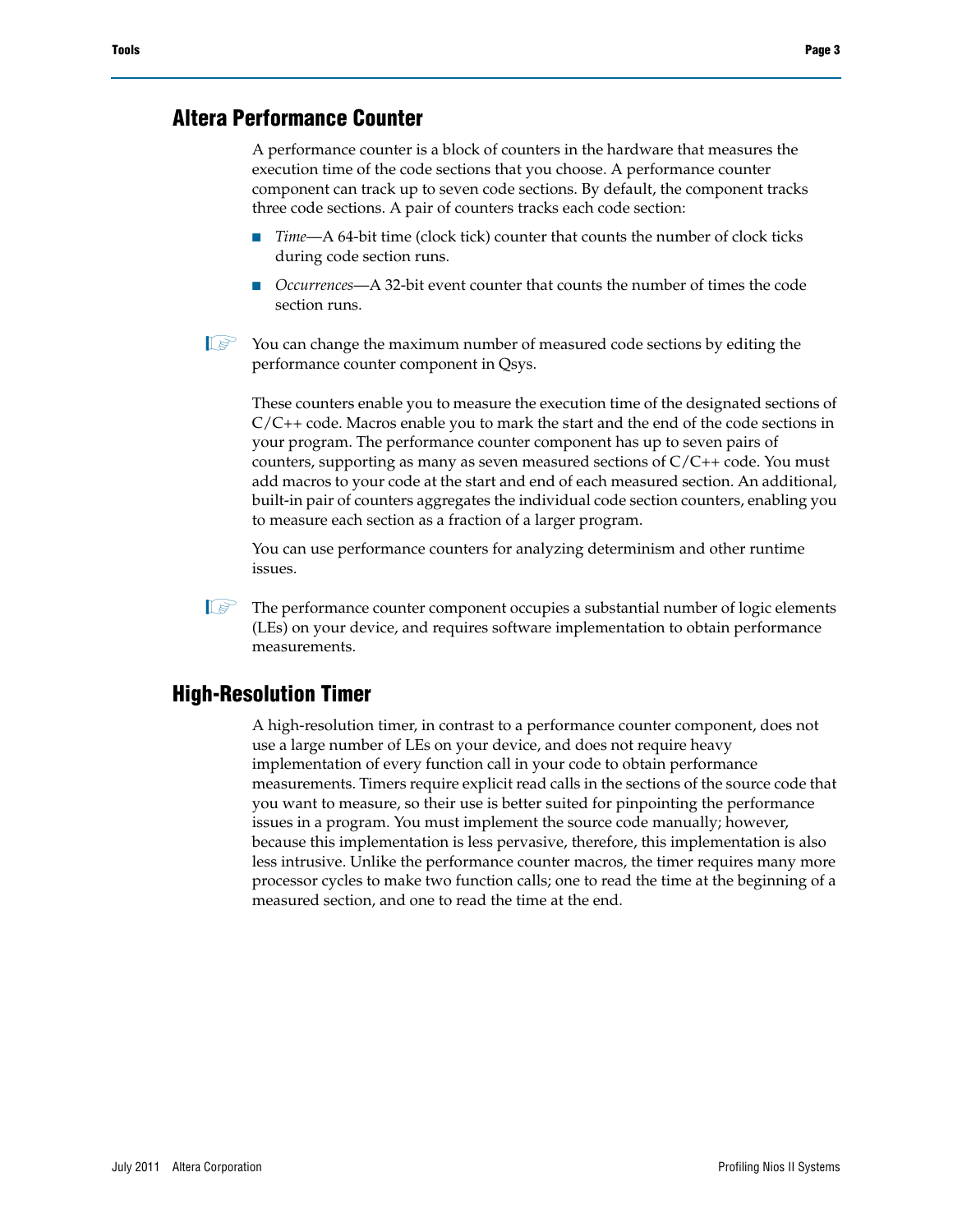### <span id="page-3-0"></span>**Program Counter Trace Information**

The Nios II processor can generate complete and accurate program counter trace information. However, the GNU profiler does not use this information. To generate this information, you must have a Nios II processor configured with a JTAG debug module of level 3 or greater. The level 3 JTAG debug module creates on-chip trace data. You can capture approximately a dozen instructions in the on-chip trace buffer.

You can obtain a much larger trace by configuring a Nios II core with a level 4 JTAG debug module to generate off-chip trace information; however, you need a First Silicon Solutions, Inc. (FS2) or Lauterbach Datentechnik GmBH (Lauterbach) [\(www.lauterbach.com\)](http://www.lauterbach.com) hardware to collect this off-chip trace data.

f For more information about the Lauterbach hardware, refer to "Debuggers" in the *[Debugging Nios II Designs](http://www.altera.com/literature/hb/nios2/edh_ed_handbook.pdf)* chapter of the *Embedded Design Handbook*.

### **Using the GNU Profiler to Measure Code Performance**

The following sections explain the advantages and limitations of using the GNU profiler for performance analysis. A tutorial demonstrates the use of the GNU profiler to collect and analyze performance data.

### **GNU Profiler Advantages**

The major advantage to measuring performance with the GNU profiler is that the GNU profiler provides an overview of the entire system. Although the GNU profiler adds some overhead, the GNU profiler distributes this overhead throughout the system evenly. The functions the GNU profiler identifies as consuming the most processor time also consume the most processor time when you run the application at full speed without profiler implementation.

### **GNU Profiler Limitations**

Adding instructions to each function call for use by the GNU profiler affects the behavior of the code in the following ways:

- Each function is slightly larger due to the additional function call to collect profiling information.
- The entry and the exit time of each function due to profiling information collection.
- The instruction-cache misses are higher because the profiling function is in the instruction cache memory.
- Memory that records the profiling data can change the behavior of the data cache.

These effects can mask the time sensitive issues that you are trying to uncover through profiling.

The GNU profiler determines the percentage of time spent in each function by interpolation, based on periodic samplings of the program counter. The GNU profiler ties the periodic samples to the timer tick of the system clock. The GNU profiler can take samples only when you enable interrupts, and therefore cannot record the processor cycles spent in interrupt routines.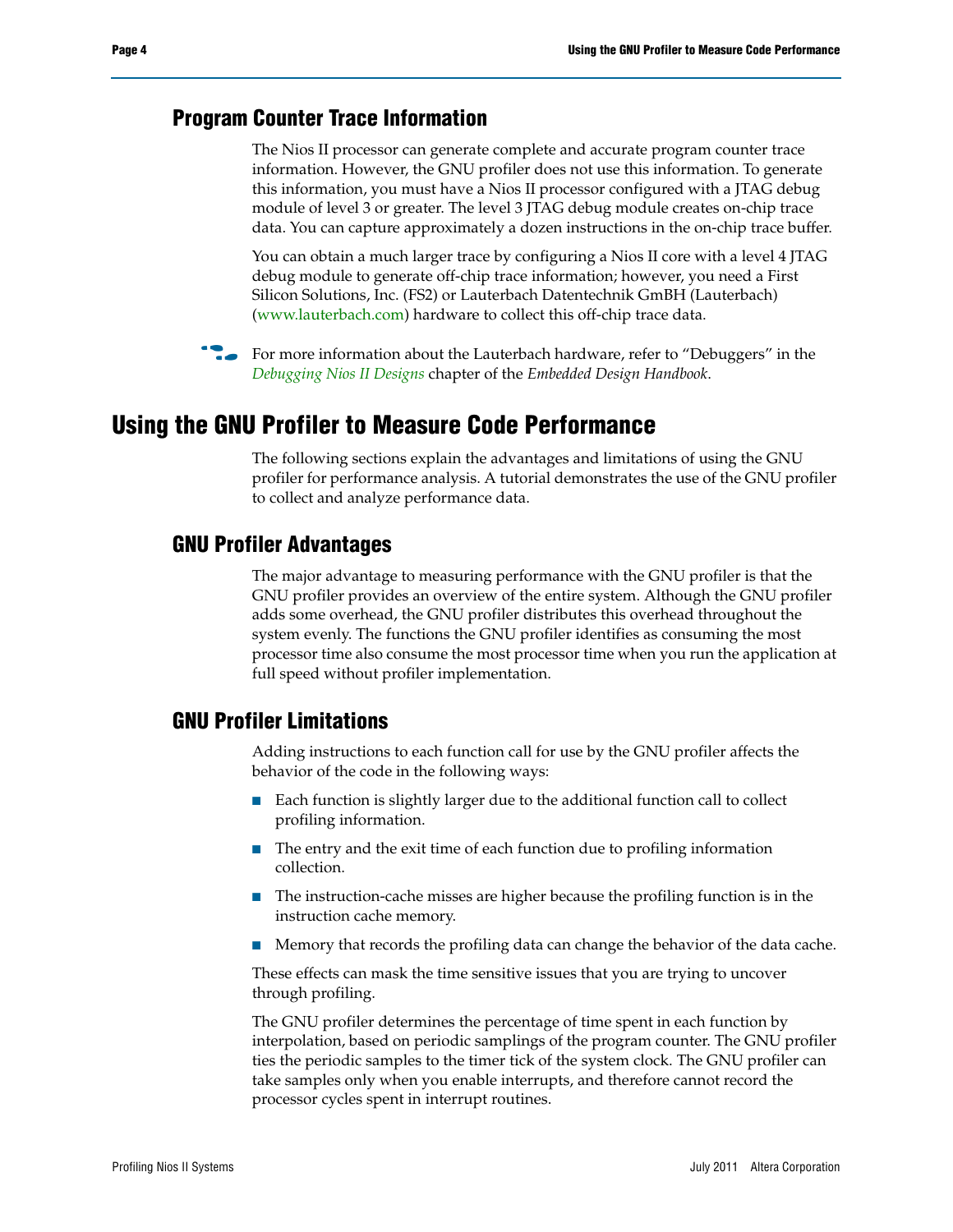The GNU profiler cannot profile individual functions. You can use the GNU profiler to profile the entire system, or not at all.

The profiling data is a sampling of the program counter at the resolution of the system timer tick. Therefore, the profiling data provides estimation, not an exact representation, of the processor time spent in different functions. You can improve the statistical significance of the sampling by increasing the frequency of the system timer tick. However, increasing the frequency of the tick increases the time spent recording samples, which in turn affects the integrity of the measurement.

 $\mathbb{I}$  To use the GNU profiler successfully with your custom hardware design, you must ensure that your design includes a system clock timer. The GNU profiler requires this component to produce proper output.

### **Software Considerations**

The GNU profiler implements your source code with functions to track processor usage.

#### **Profiler Mechanics**

You enable the GNU profiler by turning on the hal. enable gprof switch in the scripts to generate the BSP. Turning on this switch automatically turns on the -pg compiler switch and then links the profiling library code in the altera nios2 software component with the BSP. This code counts the number of calls to each profiled function.

The -pg compiler option forces the compiler to insert a call to the mcount () function (located in the file **altera\_nios2/HAL/src/alt\_mcount.S**) at the beginning of every function call. The calls to mcount() track every dynamic parent and child function call relationship to enable the construction of a call graph. The option also installs nios2\_pcsample()function (located in the file **altera\_nios2/HAL/src/ alt\_gmon.c**) that samples the foreground program counter at every system clock interrupt. When the program executes, the GNU profiler collects data on the host of the **gmon.out**. The **nios2-elf-gprof** utility can read this file and display profiling information about the program.

The profiling code operates on the target by performing the following steps:

- 1. The Compiler implements function prologues with a call to mcount() to enable the Compiler to determine the function call graph. The GNU profiler documentation refers to this data as the function call arc data.
- 2. The timer interrupt handler registers an alarm to capture information about the foreground function (histogram data) that executes when the alarm triggers.
- 3. The heap allocates a target memory to store the profiling data.
- 4. When your code exits with a BREAK 2 instruction, the **nios2-download** utility copies the profiling data from the target to the host.
	- 1 The **nios2-elf-gprof** utility requires the function call arc data and the histogram data to work correctly.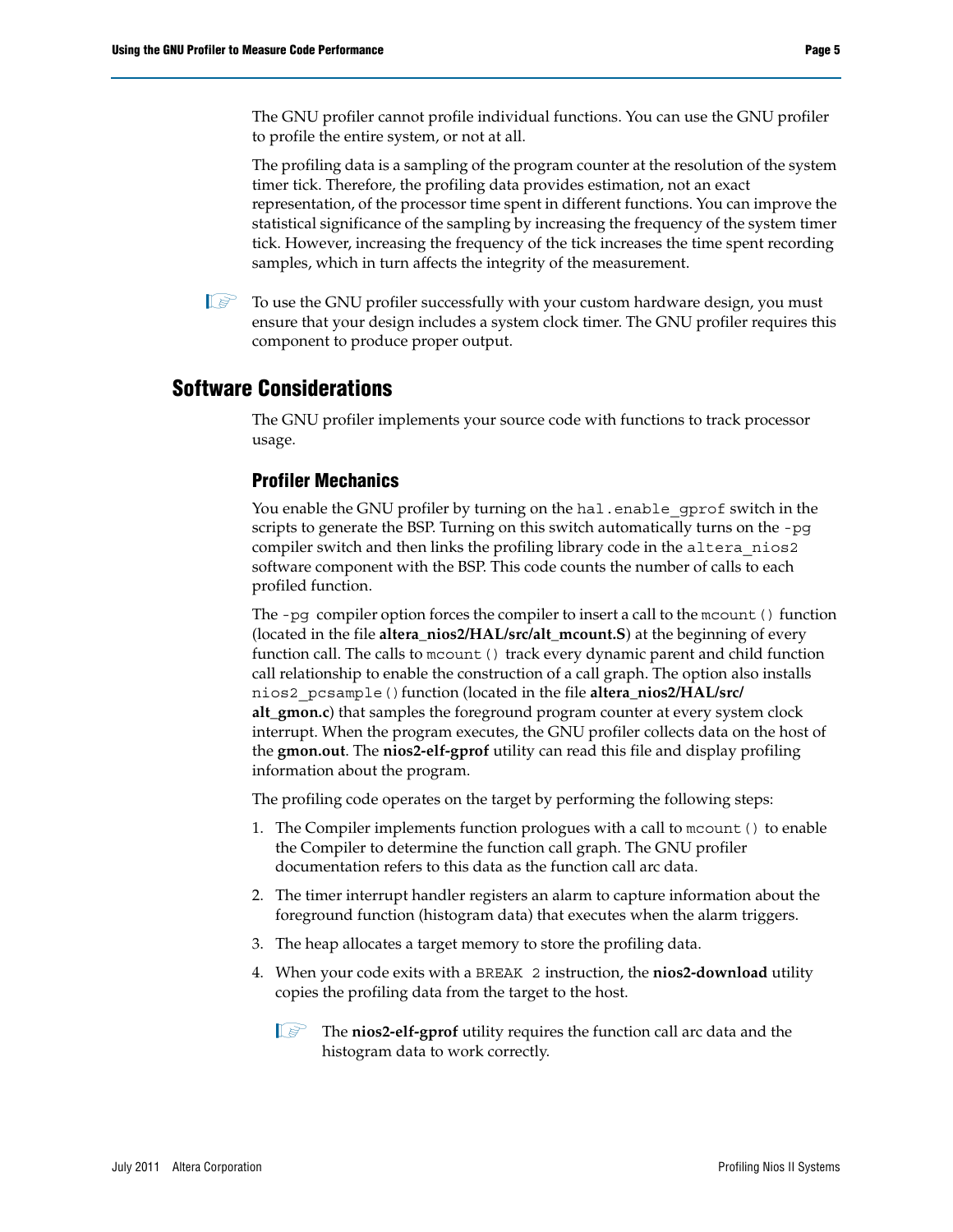**For more information about the GNU profiler, refer to the Nios II GNU** profiler documentation, included with the GCC documentation, available on the [Nios II Embedded Design Suite Support](http://www.altera.com/support/ip/processors/nios2/ips-nios2_support.html) page of the Altera website.

#### **Profiler Overhead**

Using the GNU profiler impacts memory and processor cycles.

#### **Memory**

The impact of the profiling information on the .text section size is proportional to the number of small functions in the application. The code overhead—the size of the .text section—increases when the GNU profiler enables profiling, due to the addition of the nios2\_pcsample() and mcount() functions. The GNU profiler implements the system timer with a call to nios2\_pcsample(), and implements every function with a call to mcount (). The .text section increases by the additional function calls and by the sizes of these two functions.

 $\mathbb{I}$  To view the impact on the .text section, you can compare the sizes of the .text sections in the .**objdump**.

The GNU profiler uses buckets to store data on the heap during profiling. Each bucket is two bytes in size. Each bucket holds samples for 32 bytes of code in the .text section. The total number of profiler buckets allocated from the heap is when you divide the size of the .text section by 32. The heap memory that the GNU profiler buckets consume is therefore:

((.text section size)  $/$  32)  $\times$  2 bytes

The GNU profiler measures all functions in the object code that the GNU profiler compiles with profiling information. This set of functions includes the library functions, which include the run-time library and the BSP.

#### **Processor Cycles**

The GNU profiler tracks each individual function with a call to mcount(). Therefore, if the application code contains many small functions, the impact of the GNU profiler on processor time is larger. However, the resolution of the profiled data is higher. To calculate the additional processor time consumed by profiling with mcount (), multiply the amount of time that the processor requires to execute mcount () by the number of run-time function calls in your application run.

On every clock tick, the processor calls the nios2\_pcsample() function. To calculate the required additional processor time to perform profiling with nios2\_pcsample(), multiply the time the processor requires to execute this function by the number of clock ticks that your application requires, which includes the time the mcount () calls and execution requires.

To calculate the number of additional processor cycles used for profiling, add the overhead you calculated for all the calls to mcount() to the overhead you calculated for all the calls to nios2\_pcsample().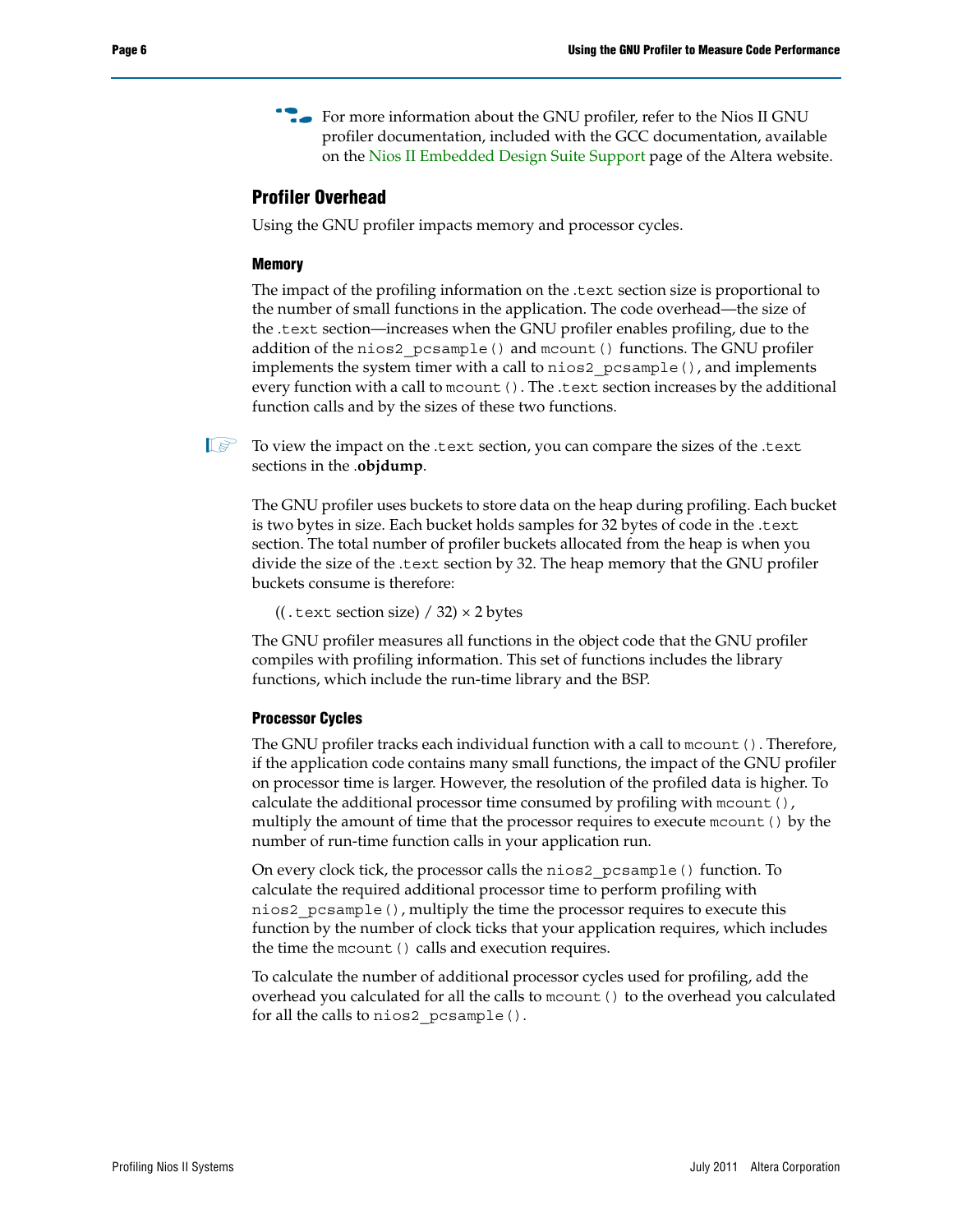### **Hardware Considerations**

The GNU profiler requires only a system timer. If your Nios II hardware design includes a system timer, you do not need to change your design.

### <span id="page-6-0"></span>**Tutorial: Using the GNU Profiler**

For demonstration purposes, this tutorial uses the Nios II Ethernet Standard design example for the Nios II Embedded Evaluation Kit, Cyclone III Edition (NEEK) development kit. You could use other similar design examples which target your development kit.

To configure your device with the design example, follow these steps:

- 1. Start the Quartus II software, version 11.0 or later.
- 2. On the File menu, click **Open Project**.
- 3. Open **niosii\_ethernet\_standard\_3c25.qpf**.
- 4. On the Tools menu, click **Programmer**.
- 5. Click **Start** to download the SRAM Object File (**.sof**) to your device.
	- 1 If the software disabled the **Start** button, or the **Hardware Setup** field does not list the USB-Blaster™ cable, refer to the *[Introduction to the Quartus II](http://www.altera.com/literature/manual/intro_to_quartus2.pdf)  [Software](http://www.altera.com/literature/manual/intro_to_quartus2.pdf)* manual for more details on the Programmer tool.

#### **Profiler Example with the Nios II Command Line**

#### **Creating the Profiler Software Example**

To create the profiler\_gnu software project in the Nios II command-line flow, follow these steps:

- 1. Open a Nios II command shell by executing one of the following steps, depending on your environment:
	- In the Windows operating system, on the Start menu, point to **Programs** > **Altera** > **Nios II EDS** *<version>*, and click **Nios II** *<version>* **Command Shell**.
	- In the Linux operating system, in a command shell, change directories to *<Nios II EDS install path>*, and type the command ./sdk\_shell.
- 2. Change to the directory *<profiler\_software\_examples>***/app/profiler\_gnu**
- 3. Create and build the application with the **create-this-app** script, by typing the following command:

 $./create-this-app$  +

The **create-this-app** script runs the **create-this-bsp** script, which reads settings from the **parameter\_definition.tcl** in *<profiler\_software\_examples>***/bsp/hal\_profiler\_gnu**. This Tcl file contains the following lines:

set setting hal.enable gprof true set setting hal.enable exit true

The first setting enables the GNU profiler, and the second setting enables the alt\_main() function to call exit() following main().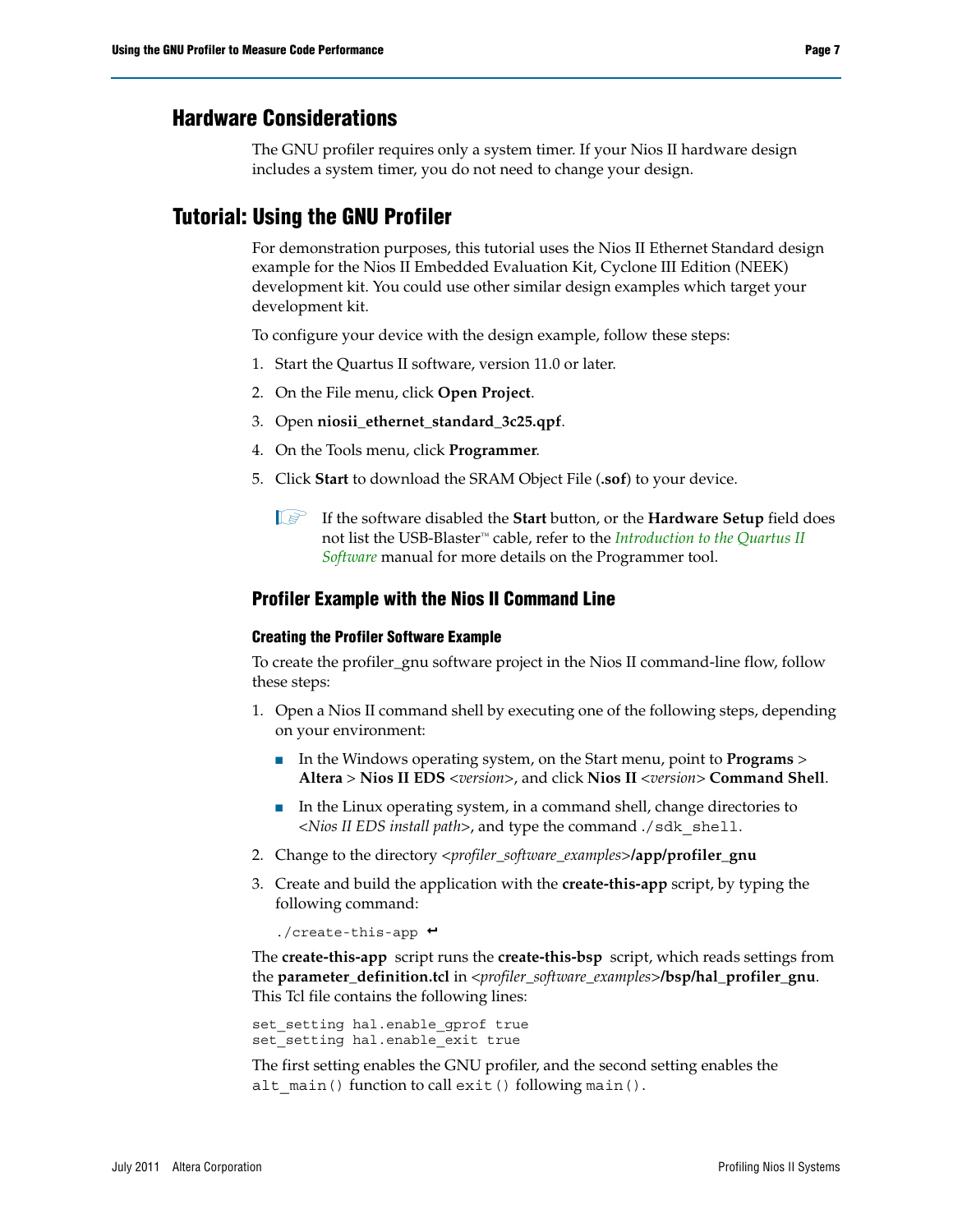#### **Running the Profiler Software Example**

To run the application and collect the GNU profiler data, follow these steps:

- 1. Open a second Nios II command shell.
- 2. In the second shell, open a **nios2-terminal** session by typing the following command:

```
nios2-terminal \rightarrow
```
3. In your original Nios II command shell, download the .**elf** to the development board, run your design, and write the GNU profiler data to the **gmon.out**, by typing the following command:

nios2-download -g --write-gmon gmon.out \*.elf  $\leftrightarrow$ 

The GNU profiler collects data while the application runs, and then writes the data to the **gmon.ou**t when the application calls the exit() function. [Figure 1](#page-7-0) shows an example of the GNU profiler output in the Nios II command shell.

4. Exit **nios2-terminal** by typing control-C.

#### <span id="page-7-0"></span>**Figure 1. GNU Profiler Output on Nios II Command Shell**

| <b>ex</b> Nios II EDS 9.1                                                                                                                                                                                                                                                                                                                                        |  |
|------------------------------------------------------------------------------------------------------------------------------------------------------------------------------------------------------------------------------------------------------------------------------------------------------------------------------------------------------------------|--|
| Welcome To Altera SOPC Builder                                                                                                                                                                                                                                                                                                                                   |  |
| Version 9.1, Built Mon Jan 25 22:40:51 PST 2010                                                                                                                                                                                                                                                                                                                  |  |
|                                                                                                                                                                                                                                                                                                                                                                  |  |
| Welcome to the Nios II Embedded Design Suite<br>Version 9.1. Built Tue Jan 26 00:59:48 PST 2010                                                                                                                                                                                                                                                                  |  |
| Example designs can be <u>found in</u><br>/cygdrive/c/altera/91sp1/nios2eds/examples                                                                                                                                                                                                                                                                             |  |
| KYou may add a startup script: c:/altera/91sp1/nios2eds/user.bashrc)<br>/cygdrive/c/altera/91sp1/nios2eds/examples<br> [NiosII EDS]\$ nios2-terminal<br>hios2-terminal: connected to hardware target using JTAG UART on cable<br>hios2-terminal: "USB-Blaster [USB-0]". device 1. instance 0<br>nios2-terminal: (Use the IDE stop button or Ctrl-C to terminate) |  |
| Hello from Nios II Profiler Checksum Test!<br> Checksum value:<br>4055875 total.                                                                                                                                                                                                                                                                                 |  |

#### <span id="page-7-1"></span>**Creating the GNU Profiler Report**

When you run your project, your project creates the **gmon.out**. You must format this file to a readable format. To format this file, follow these steps:

- 1. In the original Nios II command shell, change your directory to *<profiler\_software\_examples>***/app/profiler\_gnu**.
- 2. Type the following command:

nios2-elf-gprof profiler gnu.elf gmon.out > report.txt <sup>+</sup>

This command generates a flat profile report and a call graph, which you can view in the **report.txt**.

3. Use any text editor to view the **report.txt**.

For more information about the GNU profiler report, refer to ["Analyzing the GNU](#page-9-0)  [Profiler Report" on page 10](#page-9-0) .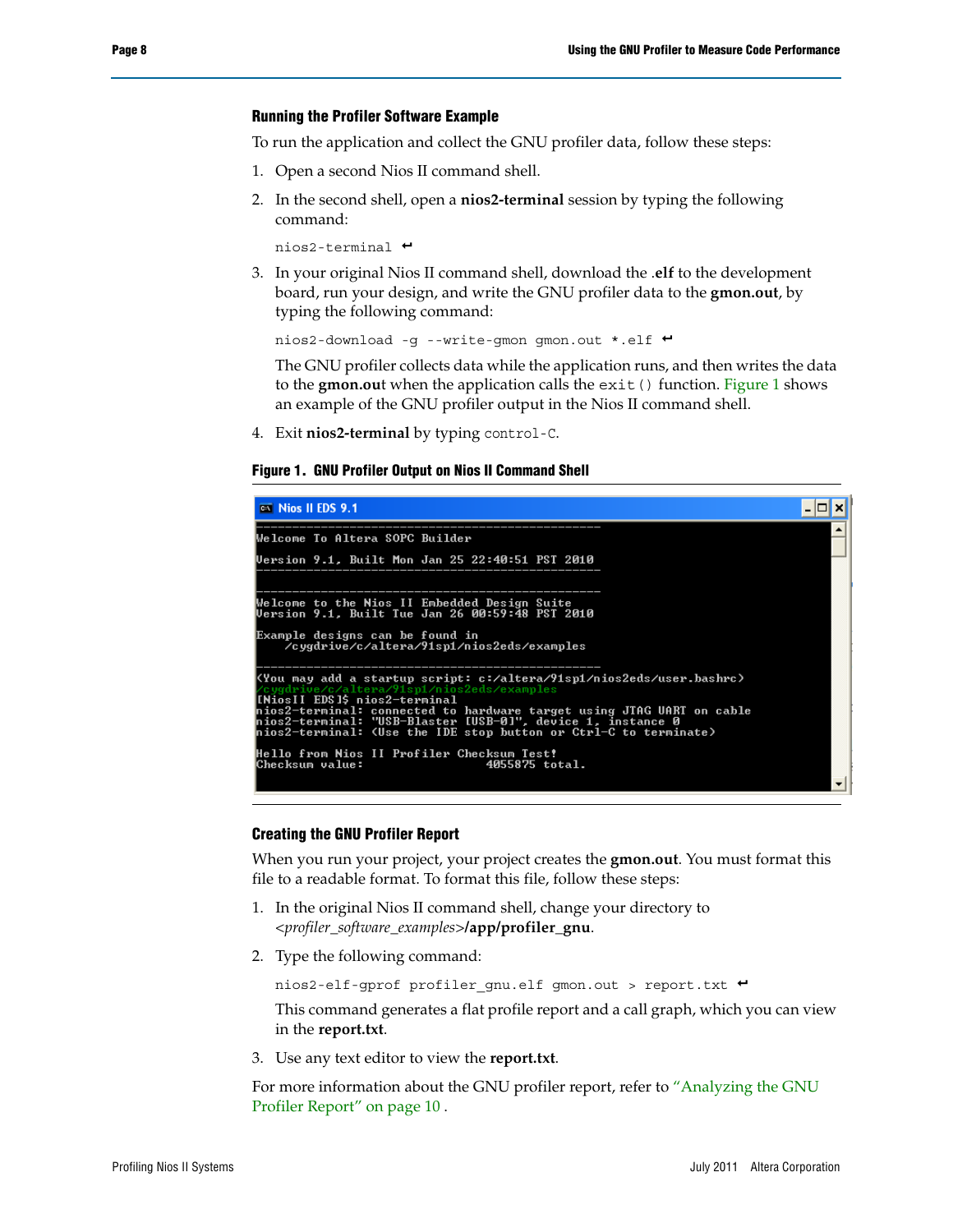#### **Profiler Example with Nios II SBT for Eclipse**

#### <span id="page-8-1"></span>**Creating and Running the Profiler Software Example**

- 1. Start the Nios II SBT for Eclipse.
- 2. Under File menu, point to **New**, and click **Nios II Application and BSP from template**.
- 3. Set **SOPC Information File name** by browsing to locate the SOPC Information File (**.sopcinfo**) in *<project\_directory>*.
- 4. Name your project, such as profiler\_gnu.
- 5. Under **Templates**, select **Blank Project**.
- 6. Click **Finish** to create your new project.
- 7. Locate the *<profiler\_software\_examples>***/eclipse\_source\_files/profiler\_gnu** folder and copy all the files in this directory. In Nios II SBT for Eclipse, right click on **profiler\_gnu** in Project Explorer view and select **Paste**.
- 8. Right click your project in the Project Explorer view, point to **Nios II** and click **BSP Editor**.
- 9. In the Nios II BSP Editor, turn on hal.enable\_gprof to enable the GNU profiler in your project.
- 10. Generate your BSP project and exit.
- 11. Right click your project in the Project Explorer view and then click **Build Project**.
- 12. To download and run the profiler\_gnu software, right click your project, point to **Run As**, and then click **Nios II Hardware**.

[Figure 2](#page-8-0) shows the output of the software to the Nios II console.

#### <span id="page-8-0"></span>**Figure 2. Nios II Console After Running profiler\_gnu**



#### **Viewing the GNU Profiler Report**

The software creates the **gmon.out** in your project folder, which you can view in the Project Explorer view of the Nios II SBT for Eclipse. If the **gmon.out** does not appear, right click on your project and select **Refresh**. When you open **gmon.out**, the Nios II SBT for Eclipse switches to the Profiling view, in which you can view the report. For more information about the GNU profiler report, refer to ["Analyzing the GNU](#page-9-0)  [Profiler Report".](#page-9-0)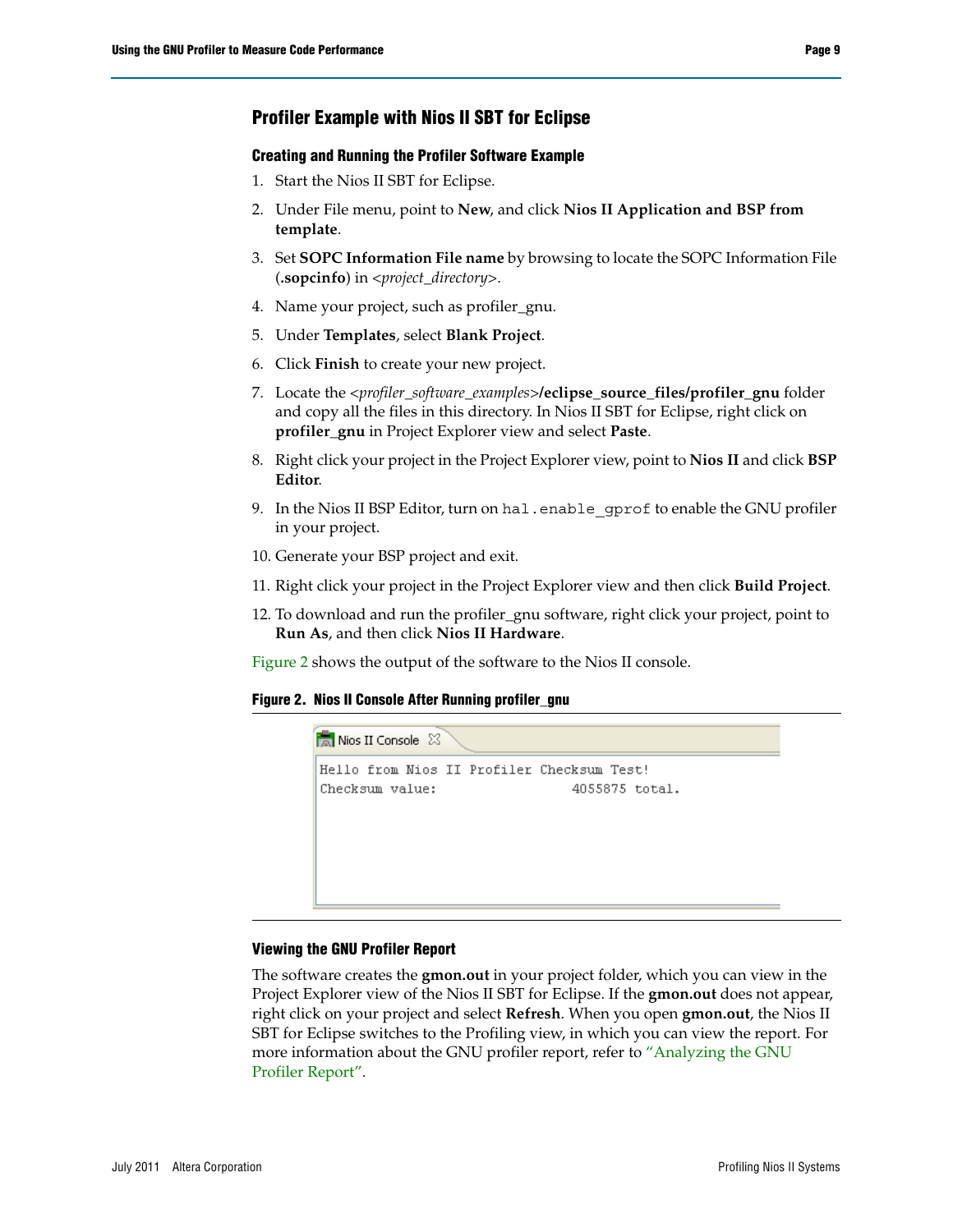#### <span id="page-9-0"></span>**Analyzing the GNU Profiler Report**

The information in this section is applicable to the GNU profiler report that the command line or the Nios II SBT for Eclipse generates.

The GNU profiler report contains information in the following formats:

- The **flat profile** portion of the report identifies the child functions in the order in which they consume processing time.
- The **call graph** portion of the report describes the call tree of the program sorted by the total amount of time spent in each function and its children. Each entry in this table consists of several lines. The line with the index number at the left hand margin lists the current function. The lines above it list the functions that called this function, and the lines below it list the functions this one called, with exceptions and conditions detailed further in the report itself and the GNU profiler documentation.
	- For more information, refer to the Nios II GNU profiler documentation, with the GCC documentation, available at the Nios II Embedded Design [Suite Support](http://www.altera.com/support/ip/processors/nios2/ips-nios2_support.html) page.

[Example 1](#page-10-0) shows the GNU profiler report excerpts from the previous tutorial. In [Example 1](#page-10-0), the flat profile shows that the checksum\_test\_routine() function call consumed 79.19% of the processing time during the execution.

The granularity statement in the call graph report states that the report covers 2.55 seconds (2550 milliseconds). The Nios II timer (sys\_clk\_timer) has a 10 millisecond timer. The GNU profiler calls the timer interrupt once at the beginning, before a full clock period elapsed, and once every 10 milliseconds thereafter. A precise report, therefore, would show that the GNU profiler calls the timer interrupt handler 255 times. Index[13] shows that the GNU profiler calls

alt\_avalon\_timer\_sc\_irq()256 times, which is in the precision range of this measurement method.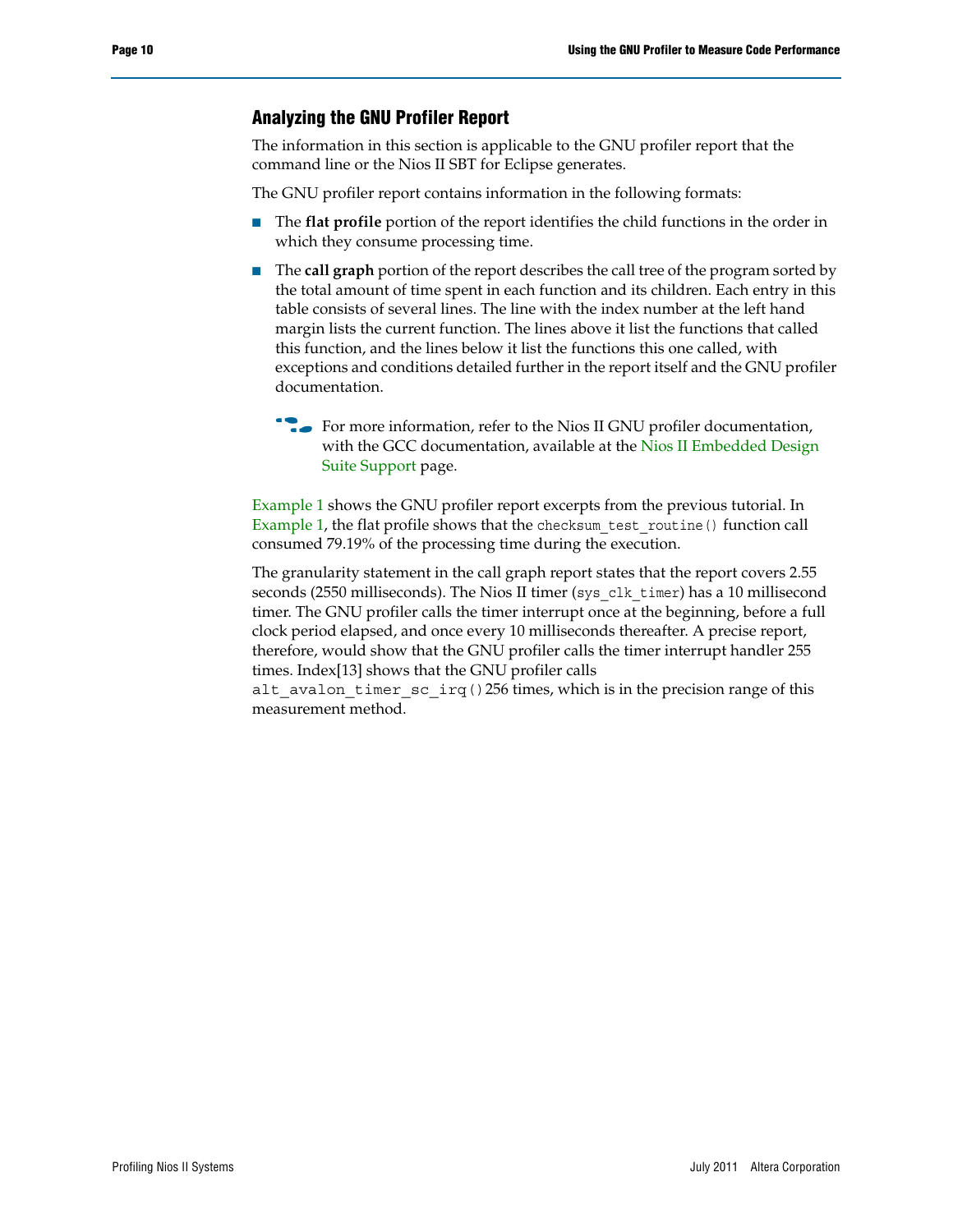$\mathbb{I}$  Note that the result you see may vary from [Example 1](#page-10-0).

<span id="page-10-0"></span>

|  |  | <b>Example 1. Flat Profile and Call Graph Example</b> |  |
|--|--|-------------------------------------------------------|--|
|--|--|-------------------------------------------------------|--|

```
Flat profile:
Each sample counts as 0.01 seconds.
% cumulative self self total
time seconds seconds calls s/call s/call name
79.19 2.02 2.02 1 2.02 2.03 checksum_test_routine
18.01  2.48  0.46  1  0.46  0.46  alt busy sleep
      .
      .
      .
        Call graph (explanation follows)
granularity: each sample hit covers 32 byte(s) for 0.39% of 2.55 seconds
index % time self children called name
         0.00  0.00  273/273   alt_irq_entry [106]
[13] 0.0 0.00 0.00 273 alt_irq_handler [13]
          0.00 0.00 256/256 alt avalon timer sc irq [14]
          0.00 0.00 17/17 altera avalon jtag uart irq [17]
      .
      .
      .
```
### **Using Performance Counter and Timer Components**

After the GNU profiler identifies areas of code that consume the most processor time, a performance counter or a timer component can further analyze these functional bottlenecks.

The following sections describe the advantages and limitations of using performance counters and timers for performance analysis. A tutorial demonstrates the use of performance counters and timers to collect and analyze performance data.

#### **Performance Counter Advantages**

Performance counters are the only mechanism available with the Nios II development kits that provide measurements with little intrusion. You can use efficient macros to start and stop the measurement for each measured section. A performance counter is an order of magnitude faster than the GNU profiler. The only less intrusive way to collect measurement data would be a completely hardware-based solution, such as a logic analyzer configured with triggers on particular bus addresses.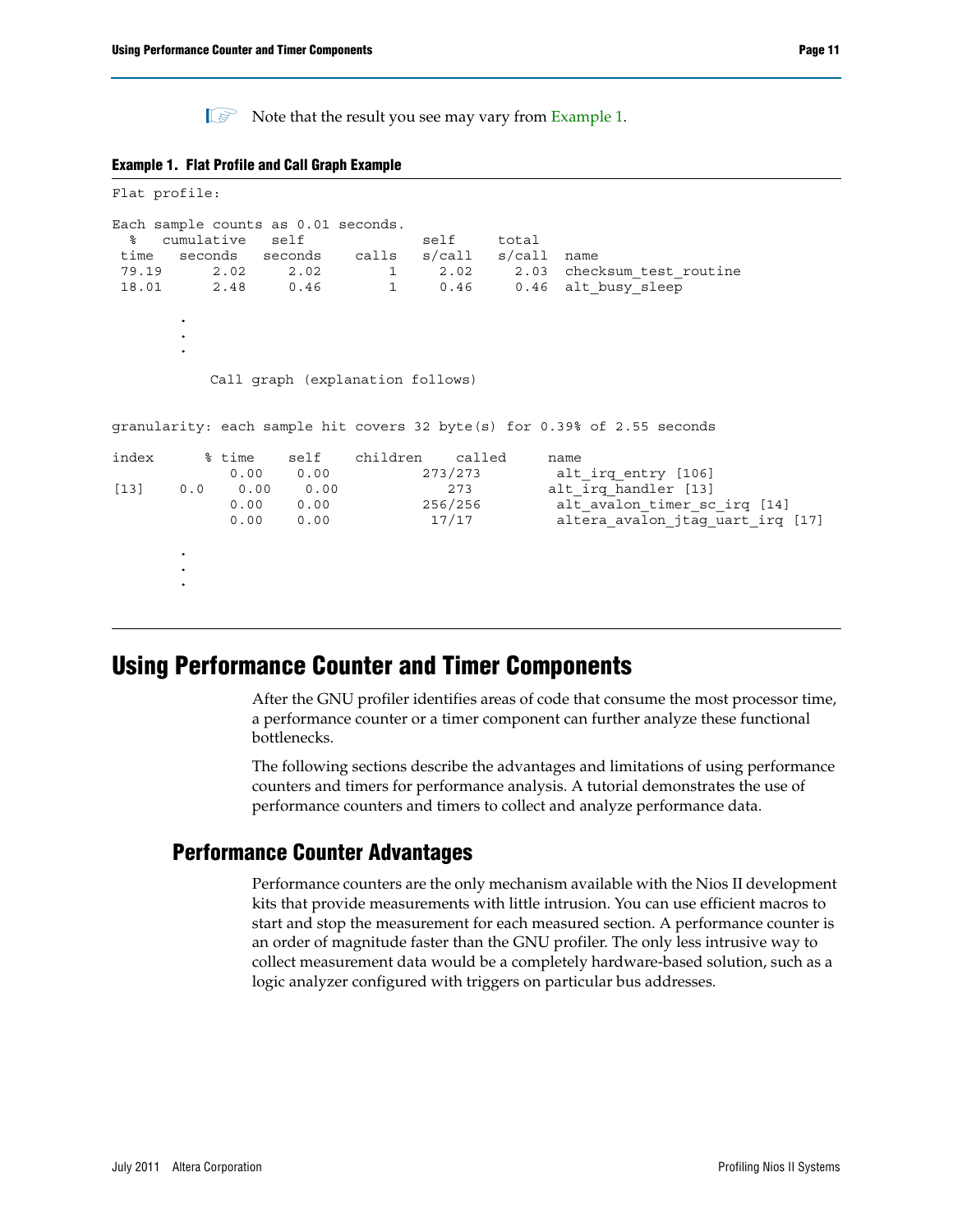#### **Timer Advantages**

Unlike the performance counter, which can track only seven sections of code simultaneously, the timer has no such limit. You can read the timer 1,000 times and store the timer in 1,000 different variables as a start time for a section. Then, you can compare the timer to 1,000 end timer readings. The only practical limiting factors are memory consumption, processor overhead, and complexity.

### **Performance Counter and Timer Hardware Considerations**

One disadvantage to measuring performance with a performance counter is the size of the counter. The performance counter component consumes a large number of LEs on your device.

On a 3C120 device, a single performance counter component with three section counters defined in a modified standard hardware design consumes 671 logic cells (LCs), and 420 LC registers. In the same design, a single performance counter defined with seven section counters consumes 1339 logic cells and 808 LC registers. The resource usage of the performance counter component is nearly identical on all devices.

 $\mathbb{I}$  Remove the performance counter from the final version of your system to save resources.

The timer consumes hardware resources, although substantially less than a performance counter. The timer also introduces an additional interrupt source in the system that impacts interrupt latency.

 $\mathbb{I} \mathcal{F}$  Adding performance counters and timers can reduce  $f_{MAX}$ .

### **Performance Counter and Timer Software Considerations**

A common disadvantage of performance counters and timers is the lack of context awareness. If a timer interrupt occurs during the measurement of a section of code, performance counters and timers add the time taken by the processor to process the timer interrupt to the total measurement time. This effect occurs for simple interrupts and multithreading context switching, although this effect occurs more in a multithreaded system. Many threads or interrupt service routines might execute while you measure the section of code, resulting in a very large, skewed measurement. The resulting measurement distortion is unpredictable, and has no correlation with the behavior of the code section you are attempting to measure.

To avoid context switch impacts, most multithreaded operating systems have a system call to temporarily lock the scheduler. Alternatively, you can disable interrupts to avoid context switches during section measurement.

 $\mathbb{I}$  Disabling interrupts or locking the scheduler affects the behavior of your system, so you must use these techniques only as a last resort.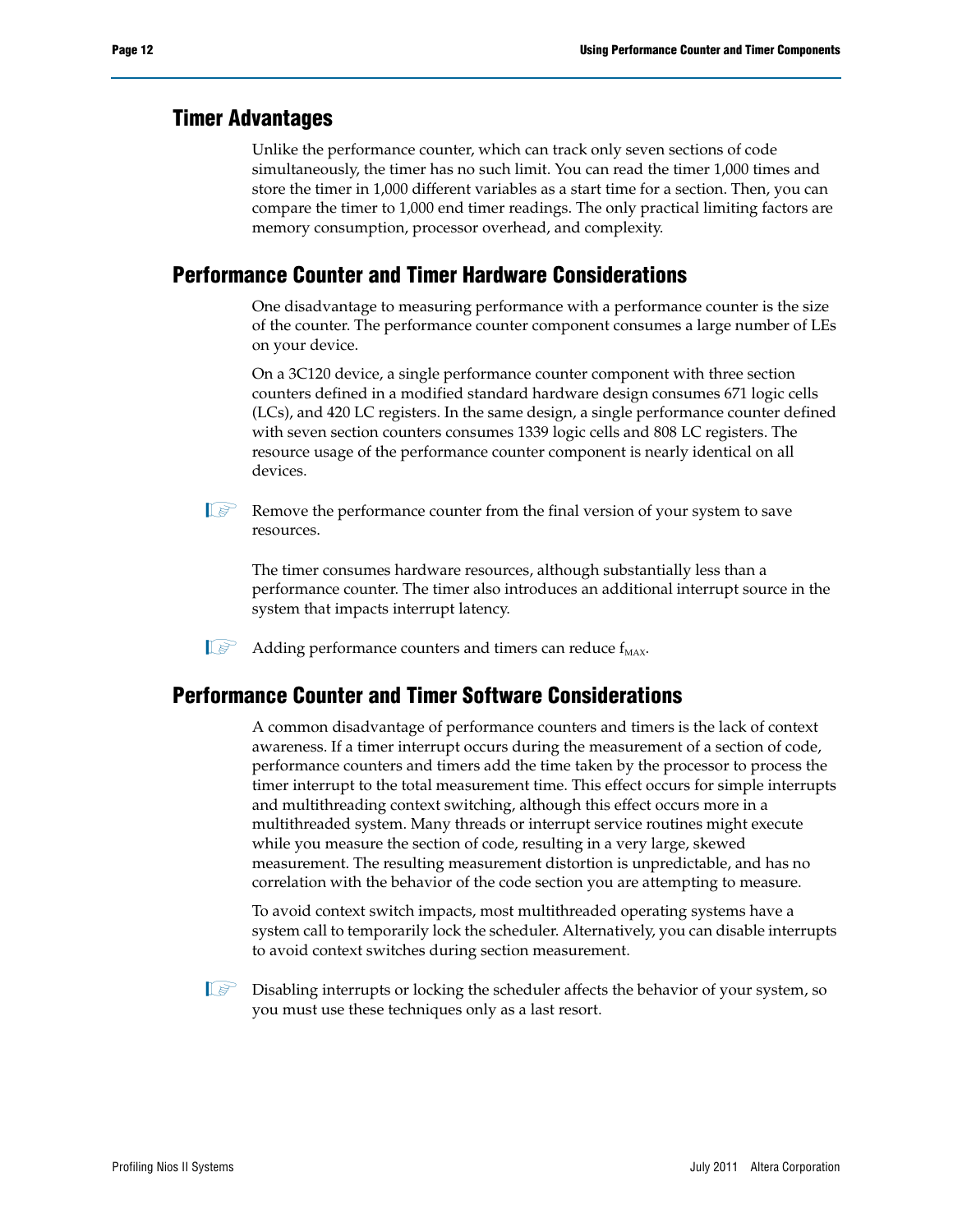#### **Performance Counter Software Considerations**

You must use the PERF\_BEGIN and PERF\_END performance counter macros to record the beginning and ending times of each measured section.

PERF\_BEGIN and PERF\_END are single writes to the performance counter component. These macros are very efficient, requiring only two or three machine instructions.

[Example 2](#page-12-0) shows the PERF\_BEGIN and PERF\_END performance counter macros in **altera\_avalon\_performance\_counter.h**:

#### <span id="page-12-0"></span>**Example 2. PERF\_BEGIN and PERF\_END Performance Counter Macros in altera\_avalon\_performance\_counter.h**

```
#define PERF BEGIN(p,n) IOWR((p),(((n)*4)+1),0)
\# \text{define } P \text{ERF\_END}(p, n) \text{ IOWR}((p), ((n)*4) ), 0)
```
### **The Global Counter**

The performance counter component contains several counters. You can configure the number of measured sections in Qsys. You have one pair of counters for each measured section, as described in ["Altera Performance Counter" on page 3.](#page-2-0) In addition, the performance counter component always has a global counter.

The global counter measures the total time of the measurement. When you stop the global counter, other counters do not run. The PERF\_START\_MEASURING and PERF\_STOP\_MEASURING macros control the global counter.



Do not attempt to manipulate the global counter in any other way.



**For more information about performance counters, refer to the** *Performance Counter* $\blacksquare$ *[Core](http://www.altera.com/literature/hb/nios2/qts_qii55001.pdf)* chapter in the *Embedded Peripherals IP User Guide*.

#### **Hardware Considerations**

Performance counters and timestamp interval timers are Qsys components. When you add one to an existing system, you must regenerate the Qsys system and recompile the .**sof** in the Quartus II software. Timers and performance counters can eventually overflow, such as any hardware counter.

#### **Tutorial: Using Performance Counters and Timers**

This tutorial demonstrates the use of performance counters and timestamp interval timers to measure the performance of a Nios II system more precisely than is possible with the GNU profiler, by identifying the sections of code that use the most processor time.

This tutorial uses the same NEEK design as the GNU profiler tutorial. This design has an interval timer and a performance counter. You can change the timer interval and the number of sections that the performance counter measures.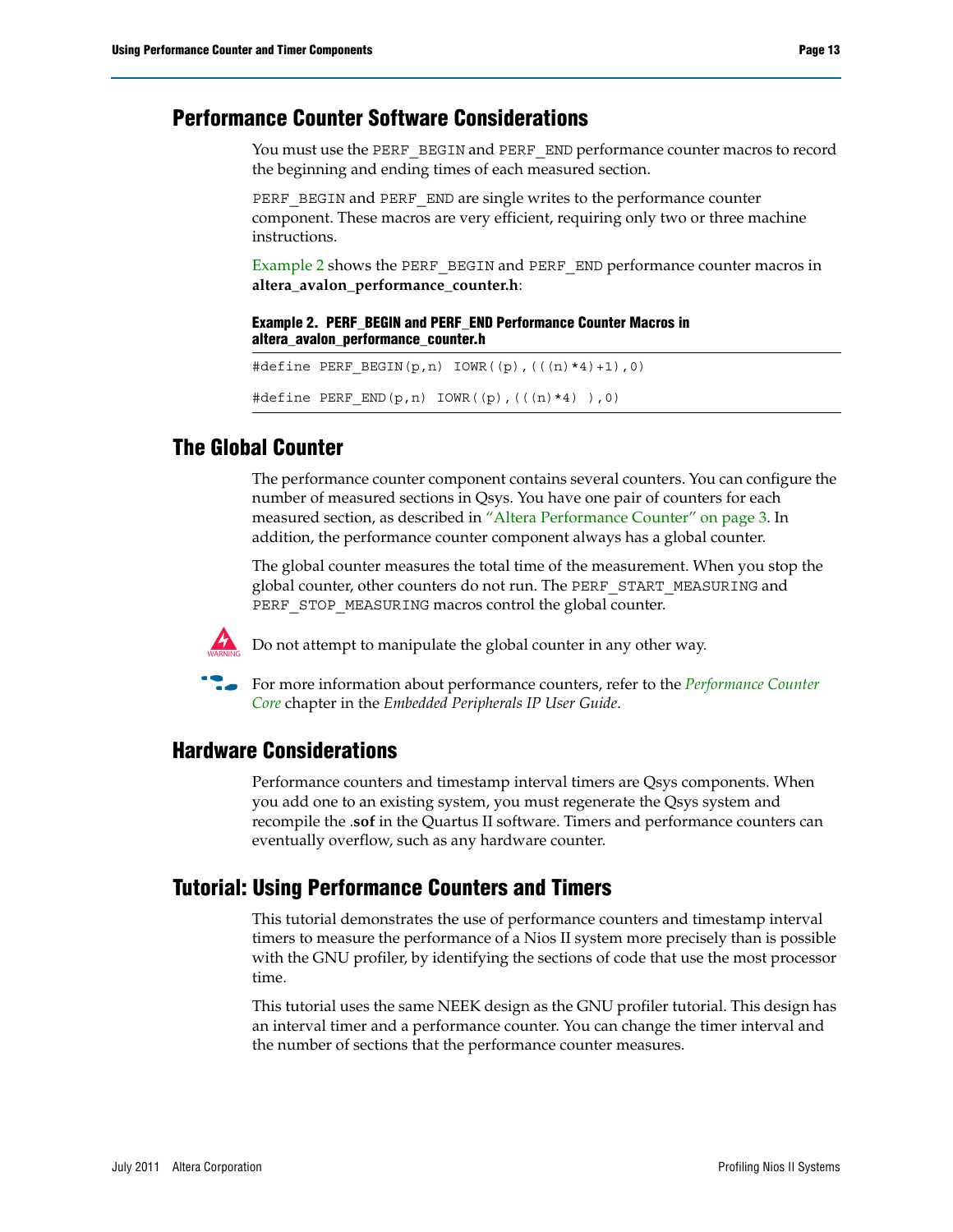#### <span id="page-13-0"></span>**Modifying the Nios II Hardware Design**

You must modify the Nios II Ethernet Standard design example for this tutorial. To modify the Nios II Ethernet Standard design example, follow these steps:

- 1. In Quartus II software, on the Tools menu, click **Qsys**.
- 2. In *<project\_directory>,* click **peripheral\_system.qsys**.
- 3. Right click the **high\_res\_timer** module and then click **Edit**.
- 4. Under **Timeout period**, set the interval time **Period** to 1 and the units to **us** (microseconds).
- 5. Click **Finish**.
- 6. On the File menu, click **Save**.
- 7. The Nios II Ethernet Standard design example is a hierarchal based design. To generate the system, on the File menu, click **Open**, and then select **eth\_std\_main\_system.qsys**.
- 8. Click the **Generation** tab.
- 9. Turn on the **Create HDL design files for synthesis and Create block symbol file (.bsf)** options.
- 10. Ensure that the Output Directory path is *<project\_directory>***/eth\_std\_main\_system**.
- 11. Click **Generate**. Save the system if the software prompts you to do so.
- 12. Exit Qsys when generation is complete.
- 13. To generate the .**sof,** in the Quartus II software, on the Processing menu, click **Start Compilation**.
- 14. Click **OK** when the following message appears:

Full Compilation was successful

#### **Programming the Hardware Design to Your Device**

After compiling your modified hardware design, you can program the hardware design to your device. To do so, follow these steps:

- 1. On the Tools menu, click **Programmer**.
- 2. Click **Start** to download the .**sof** to your device.
	- **Figure 15 If the software disables the Start** button, or the **Hardware Setup** field does not list the USB-Blaster cable, refer to the *[Introduction to the Quartus II](http://www.altera.com/literature/manual/intro_to_quartus2.pdf)  [Software](http://www.altera.com/literature/manual/intro_to_quartus2.pdf)* manual for more details on the Programmer tool.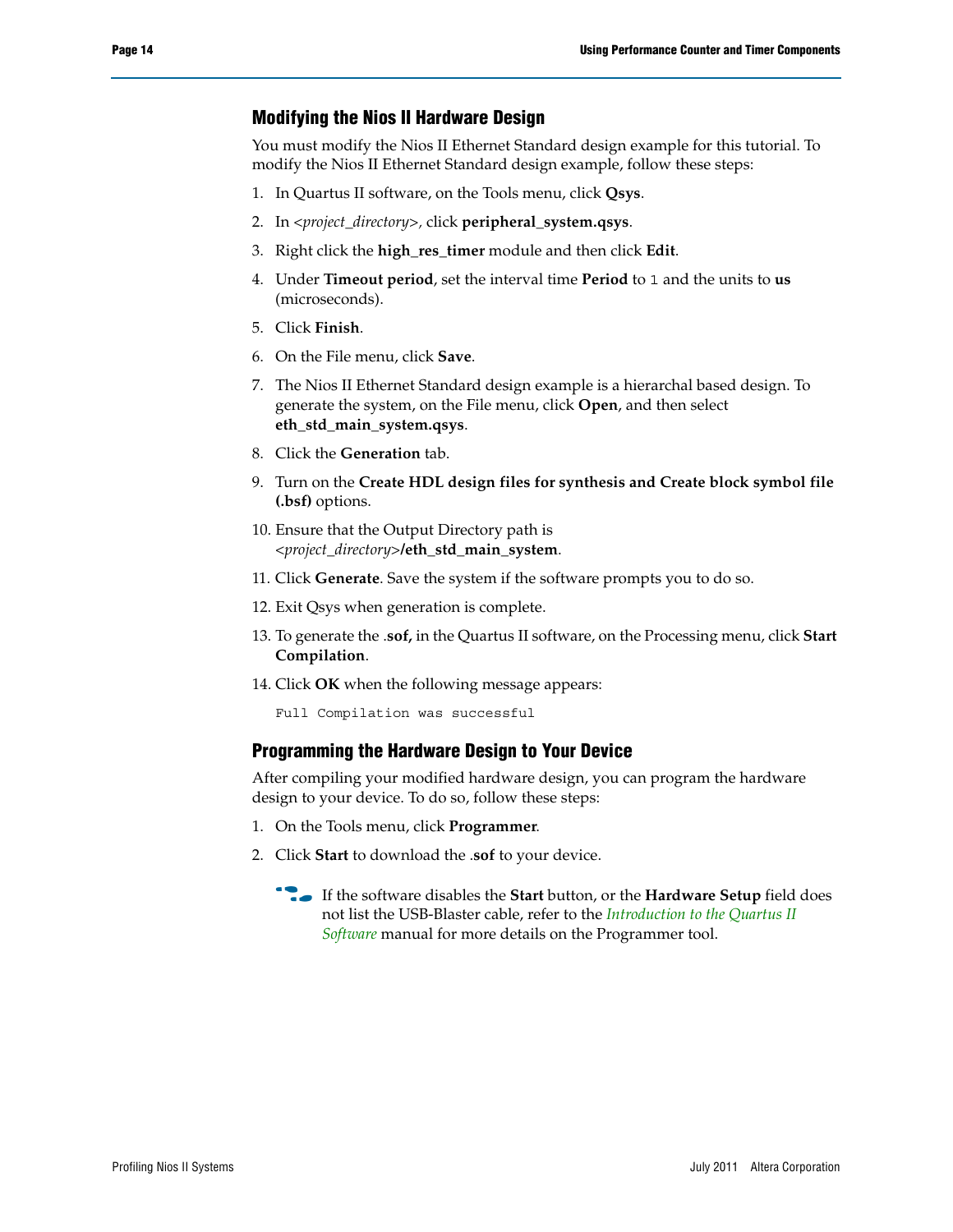#### **Performance Counter Example with the Nios II Command Line**

This section describes how to create and run the performance counter software example with the Nios II command line.

#### **Creating the Performance Counter Software Example**

To create the **profiler\_performance\_counter** software project in the Nios II software build flow, follow these steps:

- 1. Open a Nios II command shell as described in "Creating the Profiler Software Example" on page 7.
- 2. Change to the *<profiler\_software\_examples>***/app/profiler\_performance\_counter** directory.
- 3. Create and build the application by typing the following command:

 $./create-this-app$  +

The **create-this-app** script runs the **create-this-bsp** script, which reads settings from the **parameter\_definition.tcl** in

*<profiler\_software\_examples>***/bsp/hal\_profiler\_performance\_counter**. This Tcl file contains the following lines:

set\_setting hal.sys\_clk\_timer peripheral\_subsystem\_sys\_clk\_timer

set\_setting hal.timestamp\_timer peripheral\_subsystem\_high\_res\_timer

set setting hal.enable gprof true

set\_setting hal.enable\_exit true

The first two lines set the system clock timer and timestamp timer to the corresponding timers in the Qsys system.

The third line enables the GNU profiler, and the last line enable the alt main() function to call exit() following main().

#### **Running the Performance Counter Software Example**

To run the application and collect the GNU profiler data, follow these steps:

- 1. Open a second Nios II command shell.
- 2. In the second shell, open a **nios2-terminal** session by typing the following command:

nios2-terminal  $\leftrightarrow$ 

3. In your original Nios II command shell, run the program by typing the following command:

nios2-download -g \*.elf <sup>←</sup>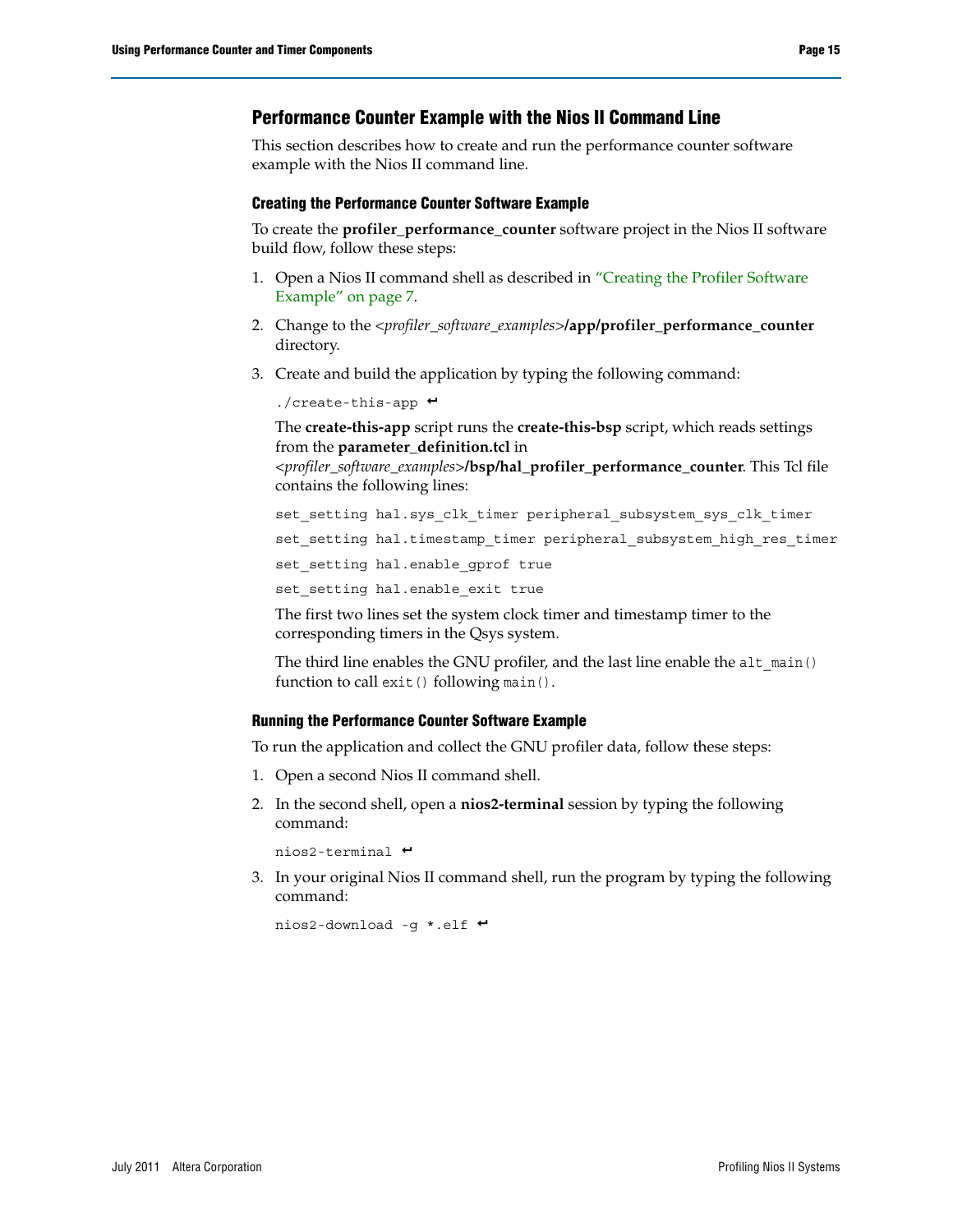[Figure 3](#page-15-0) shows an example of the output that appears in the Nios II command shell. Your output might vary. For more information, refer to "Analyzing the Performance [Counter Report".](#page-16-0)

<span id="page-15-0"></span>**Figure 3. Performance Counter Report on Nios II Command Shell**

| <b>EXECUTE: Altera Nios II EDS 11.0 [gcc4]</b>                                                                                                                                                                                                                                                                     |  |  |  |  |  |  |
|--------------------------------------------------------------------------------------------------------------------------------------------------------------------------------------------------------------------------------------------------------------------------------------------------------------------|--|--|--|--|--|--|
| hios2-terminal: exiting due to ^C on host<br>lbash-3.1\$ nios2-terminal<br>nios2-terminal: connected to hardware target using JTAG UART on cable<br>hios2-terminal: "USB-Blaster [USB-0]", device 1, instance 0<br> nios2-terminal: <use button="" ctrl-c="" ide="" or="" stop="" terminate="" the="" to=""></use> |  |  |  |  |  |  |
| Hello from Nios II Performance Checksum Test!<br>timestamp measurement for checksum_test = 255110302 ticks<br>timestamp measurement overhead = 501 ticks<br>Actual time in checksum_test = 255109801 ticks<br>Timestamp timer frequency = 125000000<br>--Performance Counter Report-                               |  |  |  |  |  |  |
| Section   x   Time (sec)   Time (clocks)   Occurrences                                                                                                                                                                                                                                                             |  |  |  |  |  |  |
| iist checksum_test  50  2.04100  255125453  1                                                                                                                                                                                                                                                                      |  |  |  |  |  |  |
|                                                                                                                                                                                                                                                                                                                    |  |  |  |  |  |  |
|                                                                                                                                                                                                                                                                                                                    |  |  |  |  |  |  |
| Goodbye from Nios II - returning from main()!                                                                                                                                                                                                                                                                      |  |  |  |  |  |  |

#### <span id="page-15-1"></span>**Performance Counter Example with Nios II SBT for Eclipse**

This section describes how to create and run the **profiler\_performance\_counter** software example with the Nios II SBT for Eclipse.

- 1. Start the Nios II SBT for Eclipse.
- 2. Under File menu, point to **New**, and click **Nios II Application and BSP from template**.
- 3. Set **SOPC Information File name** by browsing to the *<project\_directory>* directory and selecting the .**sopcinfo**.
- 4. Give your project a name, for example **profiler\_performance\_counter**.
- 5. Under **Templates**, select **Blank Project**.
- 6. Click **Finish** to create your new project.
- 7. Locate the

*<profiler\_software\_examples>***/eclipse\_source\_files/profiler\_performance\_counter**  folder, and copy all the files in this directory. In Nios II SBT for Eclipse, right click on profiler\_gnu in Project Explorer view and select **Paste**.

- 8. Right click your project in the Project Explorer view, point to **Nios II** and click **BSP Editor**.
- 9. In the Nios II BSP Editor, turn on hal.enable\_gprof to enable the GNU profiler in your project.
- 10. Set the hal.sys\_clk\_timer to the **peripheral\_subsystem\_sys\_clk\_timer** component.
- 11. Set hal.timestamp\_timer to the **peripheral\_subsystem\_high\_res\_timer** component.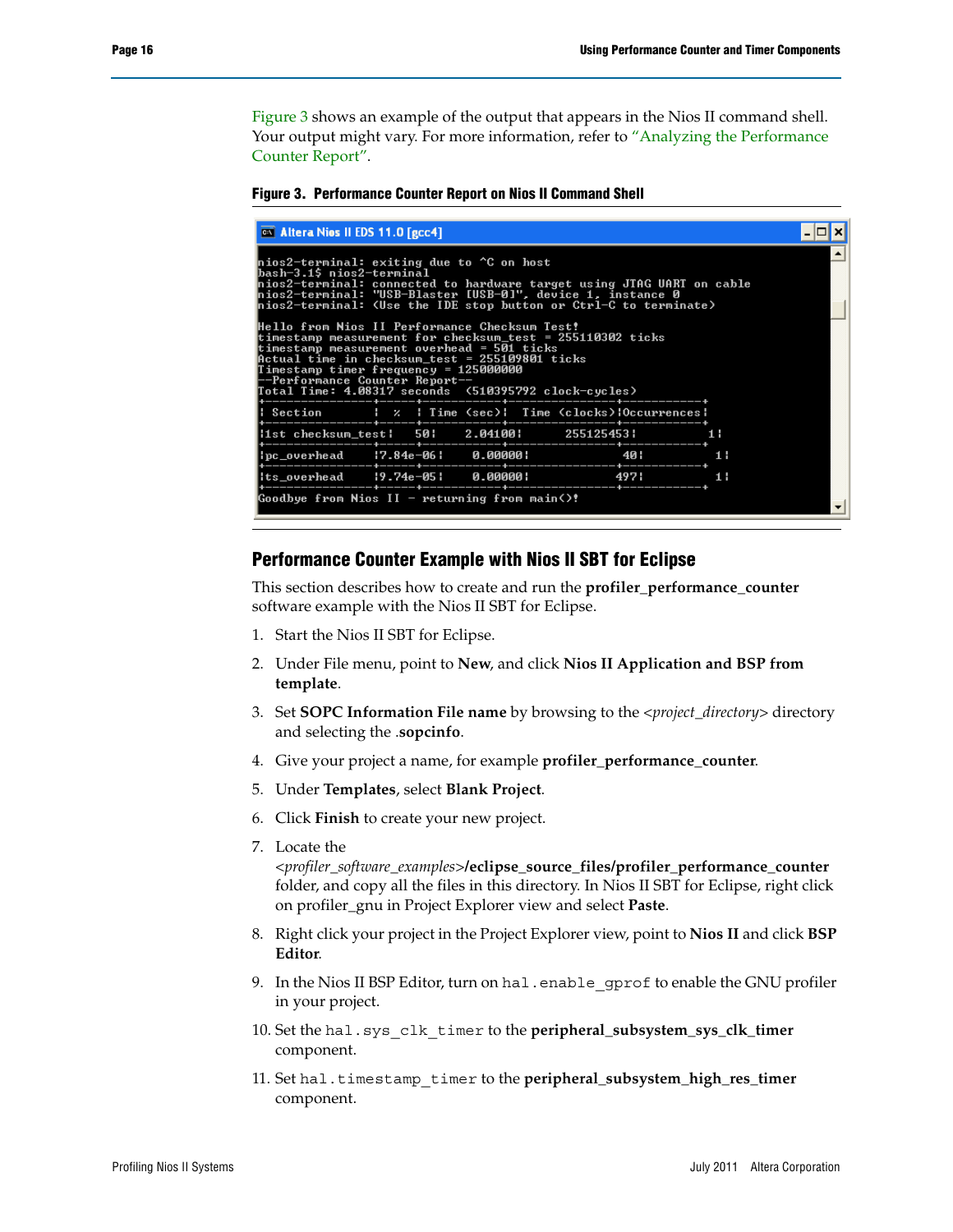- 12. Generate your BSP project and exit.
- 13. Right click your project in the Project Explorer view, point to **Build Project**.
- 14. To run the **profiler\_performance\_counter** software, right click your application project, point to **Run As** and click **Nios II Hardware**.

[Figure 4](#page-16-1) shows the Nios II Console output after running

**profiler\_performance\_counter**. The data are similar to the command-line example in [Figure 3](#page-15-0). For more information, refer to ["Analyzing the Performance Counter](#page-16-0)  [Report"](#page-16-0).

#### <span id="page-16-1"></span>**Figure 4. Performance Counter Report on Nios II Console**

| <b>Ford</b> Nios II Console 23                                                                                                                    |  |  |  |
|---------------------------------------------------------------------------------------------------------------------------------------------------|--|--|--|
| profiler_performance_counter Nios II Hardware configuration - cable: USB-Blaster on localhost [USB-0] device ID: 1 instance ID: 0 name: jtag_uart |  |  |  |
| Hello from Nios II Performance Checksum Test!                                                                                                     |  |  |  |
| timestamp measurement for checksum test = 255122352 ticks                                                                                         |  |  |  |
| timestamp measurement overhead = 517 ticks                                                                                                        |  |  |  |
| Actual time in checksum test = 255121835 ticks                                                                                                    |  |  |  |
| Timestamp timer frequency = 125000000                                                                                                             |  |  |  |
| --Performance Counter Report--                                                                                                                    |  |  |  |
| Total Time: 4.08337 seconds (510421072 clock-cycles)                                                                                              |  |  |  |
|                                                                                                                                                   |  |  |  |
| Section   %   Time (sec)  Time (clocks)  Occurrences                                                                                              |  |  |  |
|                                                                                                                                                   |  |  |  |
| $ 1st$ checksum test $  50  2.04111   255138903   1 $                                                                                             |  |  |  |
|                                                                                                                                                   |  |  |  |
| pc_overhead  7.84e-06  0.00000  40  1                                                                                                             |  |  |  |
| (ts overhead (9.27e-05) 0.00000) 473 (473)                                                                                                        |  |  |  |
|                                                                                                                                                   |  |  |  |
| Goodbye from Nios II - returning from main()!                                                                                                     |  |  |  |

#### <span id="page-16-0"></span>**Analyzing the Performance Counter Report**

The information in this section is applicable to the performance counter report that the command line or the Nios II SBT for Eclipse generates.

pc\_overhead is the performance counter component overhead due to a single call to the PERF\_BEGIN macro. This number includes the overhead of executing the PERF\_BEGIN macro and the corresponding PERF\_END macro for this measured section.

ts\_overhead is the timestamp overhead—the overhead of a single function call to read the timer. This number includes the performance counter overhead to implement the measurement.

### **Conclusion**

The Nios II development environment provides several tools to analyze the performance of your project. The software-only GNU profiler approach adds minimal overhead. To analyze deterministic real-time performance issues, you can use a hardware timer or a performance counter. To choose the best tool for your task, consider the problem that you are solving.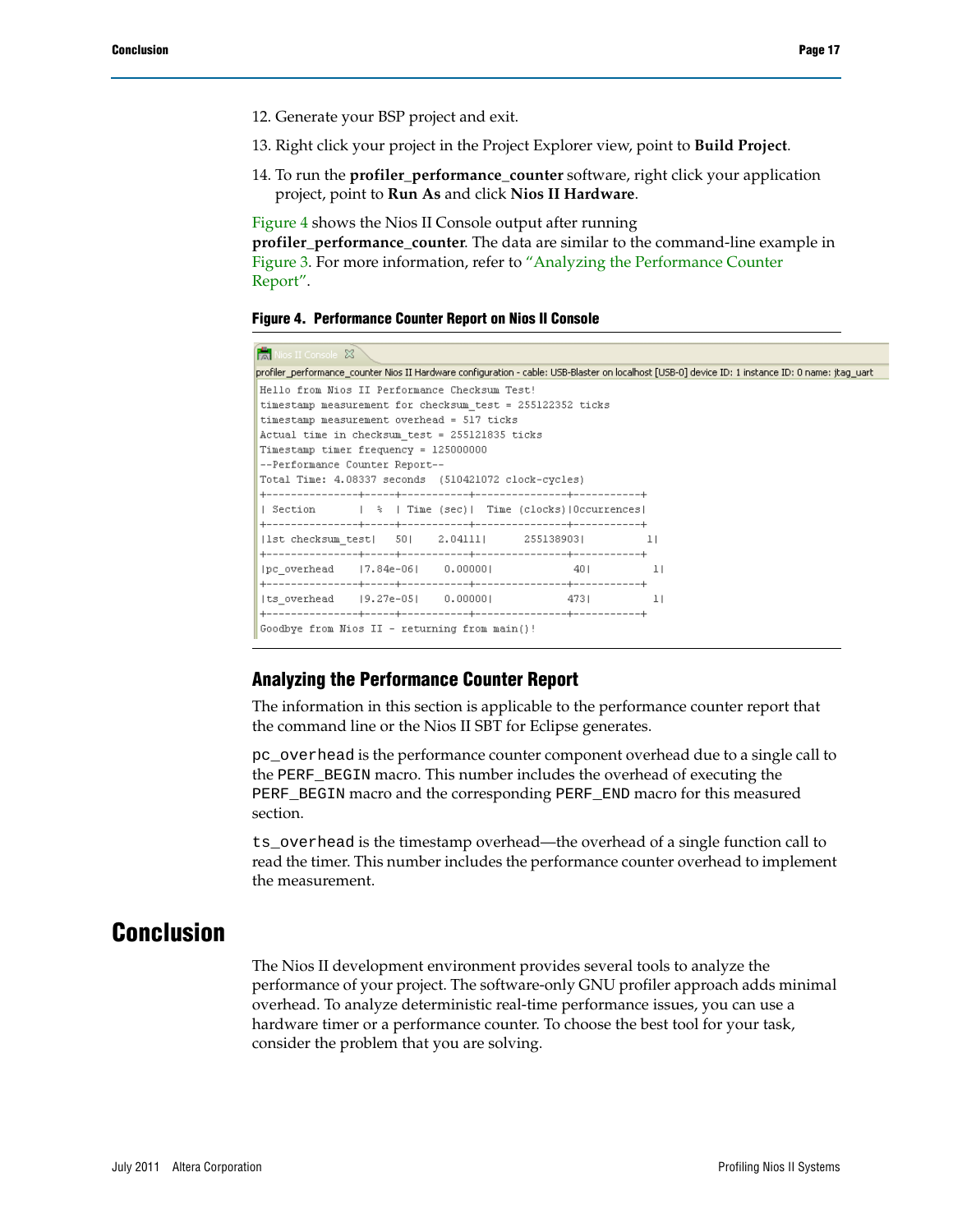### **Troubleshooting**

The following sections describe several problems that might occur, and suggest ways to troubleshoot the problems.

### **nios2-elf-gprof –annotated-source Switch Has No Effect**

The profiler does not track the basic-block-count information, so switches (such as the –annotated-source switch) do not work.

### **Writing to the Registers of a Nonexistent Section Counter**

The performance counter report in [Example 3](#page-17-0) shows what happens when you attempt to use a nonexistent section counter of the performance counter component.

<span id="page-17-0"></span>**Example 3. Result of Using a Nonexistent Section Counter**

| --Performance Counter Report--<br>Total Time: 5.78751 seconds (289375582 clock-cycles) |                                                         |             |                                          |                   |
|----------------------------------------------------------------------------------------|---------------------------------------------------------|-------------|------------------------------------------|-------------------|
| Section                                                                                | - - - - - <del>+</del> - - - - - - - + - - - - - -<br>ႜ | -----+----- | Time (sec)   Time (clocks)   Occurrences |                   |
| sleep tests                                                                            | 49.4                                                    | 2.86162     | 143081026                                |                   |
| $ perf$ begin overhead $  7.6e-06   0.00000  $                                         |                                                         |             | 22                                       |                   |
| $ $ timestamp overhead $ 7.6e-06 $                                                     |                                                         | 0.00000     | 22                                       |                   |
| non existent counter 6.37e+12 368934881474.19104                                       |                                                         |             |                                          | $-1$   4294967295 |
|                                                                                        |                                                         |             |                                          |                   |

Assume a fourth section counter specifies a performance counter component that Qsys defines to have three section counters only (the default value).

In [Example 3,](#page-17-0) the test is performed on a hardware design that does not have any other component defined with registers mapped immediately after the registers of the performance counter component. Therefore, there is no impact to other component. Depending on how you configure the component register base addresses in Qsys for a particular hardware design, unpredictable system behavior could occur.

### **Output From a printf() or perf\_print\_formatted\_output() Call Near the End of main() Might Be Prematurely Truncated**

This issue occurs when the Nios II application executes a BREAK instruction to transfer profiling data to the development workstation during the exit() or return() from main().

As a workaround, call usleep(500000) before exiting or returning from main(). This call creates an adequate delay for you to transmit the I/O to the JTAG UART before main returns (or calls  $exit()$ ). If the output is still partially truncated, increase the delay value passed to usleep(). Use #include <unistd.h> for the usleep() function prototype.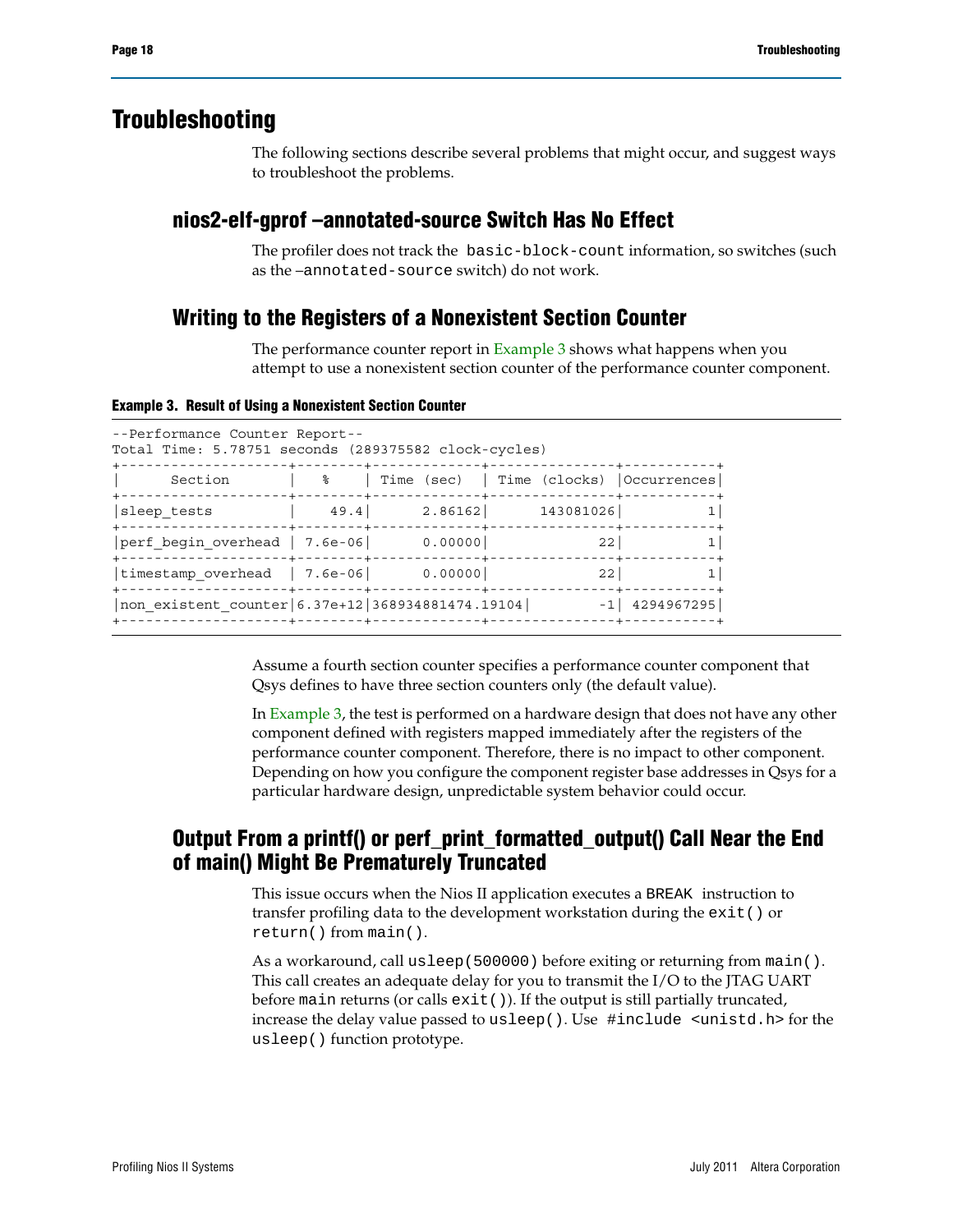### **Fitting a Performance Counter in a Hardware Design That Consumes Most of a Device's Resources**

During development, you can measure the system in a larger device than the size of your device in a deployed system.

Configure a performance counter to have only one section counter to save the most resources.

### **The Histogram for the gmon.out File Is Missing, Even Though My main() Function Terminates**

If you do not define a system timer for the system, the profiler does not call the nios2\_pcsample() function, and does not generate the histogram for the **gmon.out**. Define a system timer for your system.

# **Further Reading**

- For information about the GNU profiler, refer to the Nios II GNU profiler documentation, included with the GCC documentation, available at the [Nios II](http://www.altera.com/support/ip/processors/nios2/ips-nios2_support.html)  [Embedded Design Suite Support](http://www.altera.com/support/ip/processors/nios2/ips-nios2_support.html).
	- **F** Because Altera has rewritten the  $\text{lib-gprof}$  library, the information in this application note about data collection deviates from Altera's implementation.
- **For information about the performance counter, refer to the** *[Performance Counter Core](http://www.altera.com/literature/hb/nios2/qts_qii55001.pdf)* chapter in the *Embedded Peripherals IP User Guide*. For information about the high-speed timer, refer to the *[Timer Core](http://www.altera.com/literature/hb/nios2/n2cpu_nii51008.pdf)* chapter in the *Embedded Peripherals IP User Guide*.